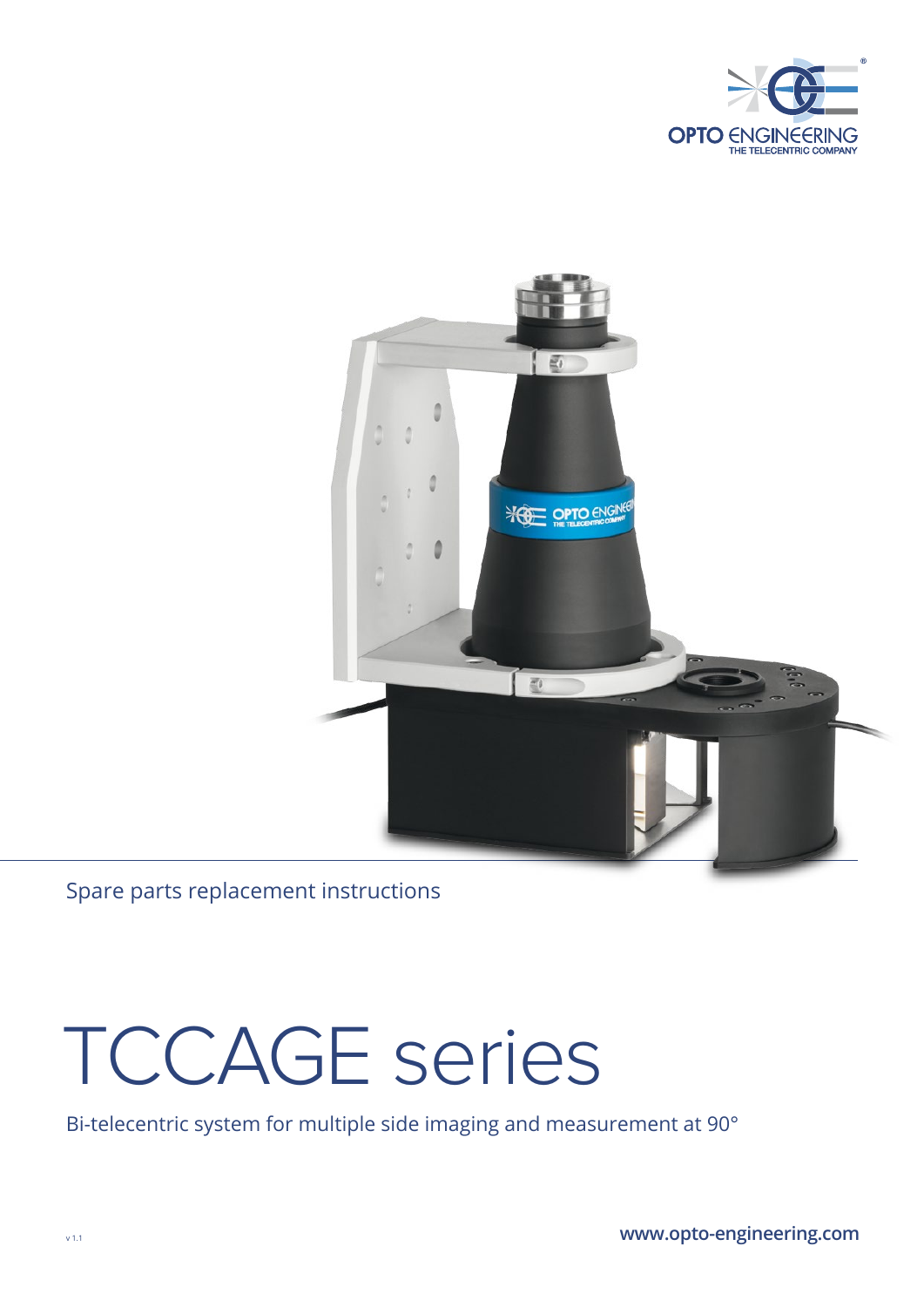

## **Table of contents**

| Overview                          |   |
|-----------------------------------|---|
| A. Replacement of SPMIxxx mirrors |   |
| A.1 Disassembling and replacing   |   |
| A.2 Alignment                     |   |
| A.3 Reassembling                  |   |
| B. Replacement of SPPSxxx prism   | 9 |
| B.1 Disassembling and replacing   |   |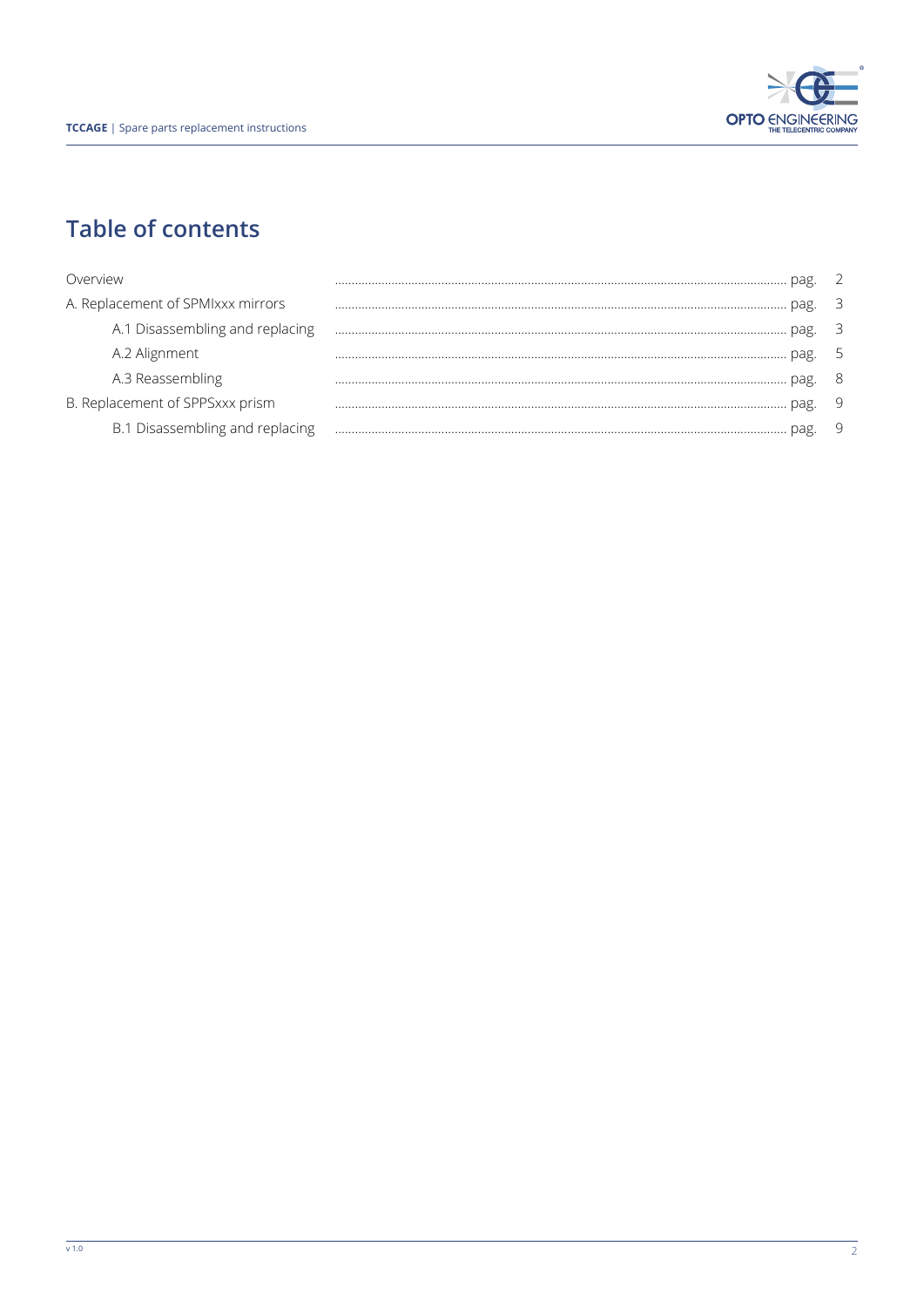

#### **Overview**

TCCAGE series contains delicate optical components such as mirrors and beam splitters which might get accidentally damaged. In such case, spare parts are available for fast replacement: follow the steps described in this manual to replace the damaged parts.

#### **Spare parts Calibrated samples**



**SPMI001** First surface mirror, active area 20x40 mm, mount type 1



**SPMI002** First surface mirror, active area 20x40 mm, mount type 2



**SPMI003** First surface mirror, active area 25x75 mm, mount type 1



**CSCAGE048** Calibrated sample for alignment of TCCAGExx048

**SPMI003**

**SPMI003**



**CSCAGE096** Calibrated sample for alignment of TCCAGExx096



**SPPS001** Right angle prism, legs 17 mm, H 39 mm, mirror coating



**SPPS002** Right angle prism, legs 33.3 mm, H 72 mm, mirror coating

Refer to the drawings below to select the correct spare parts for your TCCAGE model.

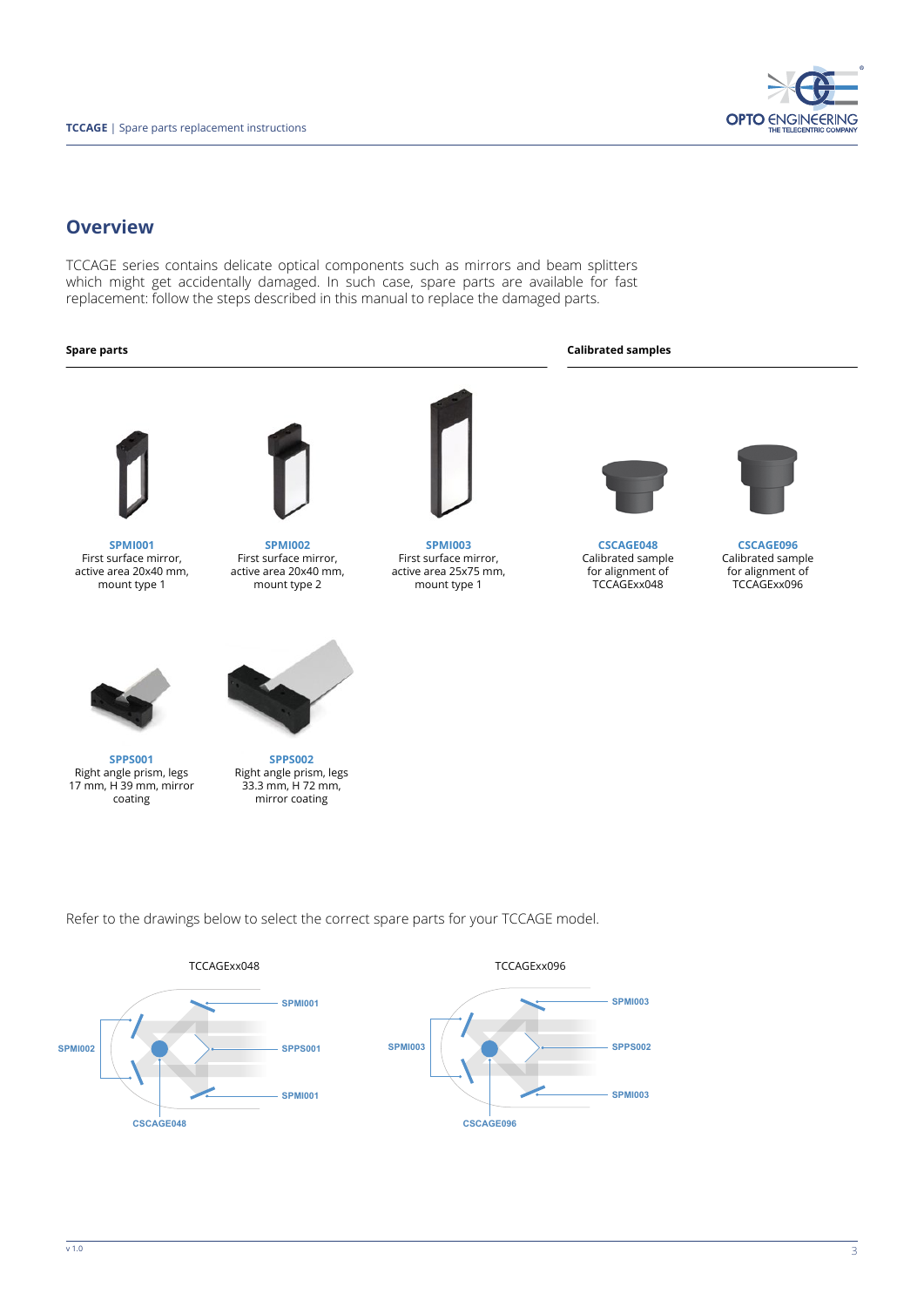

**Make sure to perform this procedure in a clean, dust-free environment in order to prevent dust or other particles from entering the optical system !**

**Front protective plate**

## **A. Replacement of SPMIxxx mirrors**

#### **A.1 Disassembling and replacing**















**Front protective case**

Remove the front protective case. **3**

Position TCCAGE as depicted and remove the rear protective case by loosening the screws



Position TCCAGE as depicted and screw the C-mount camera





**4**

 $\overline{c}$ 

 $\circ$ 

Turn the backlight and ringlight unit on.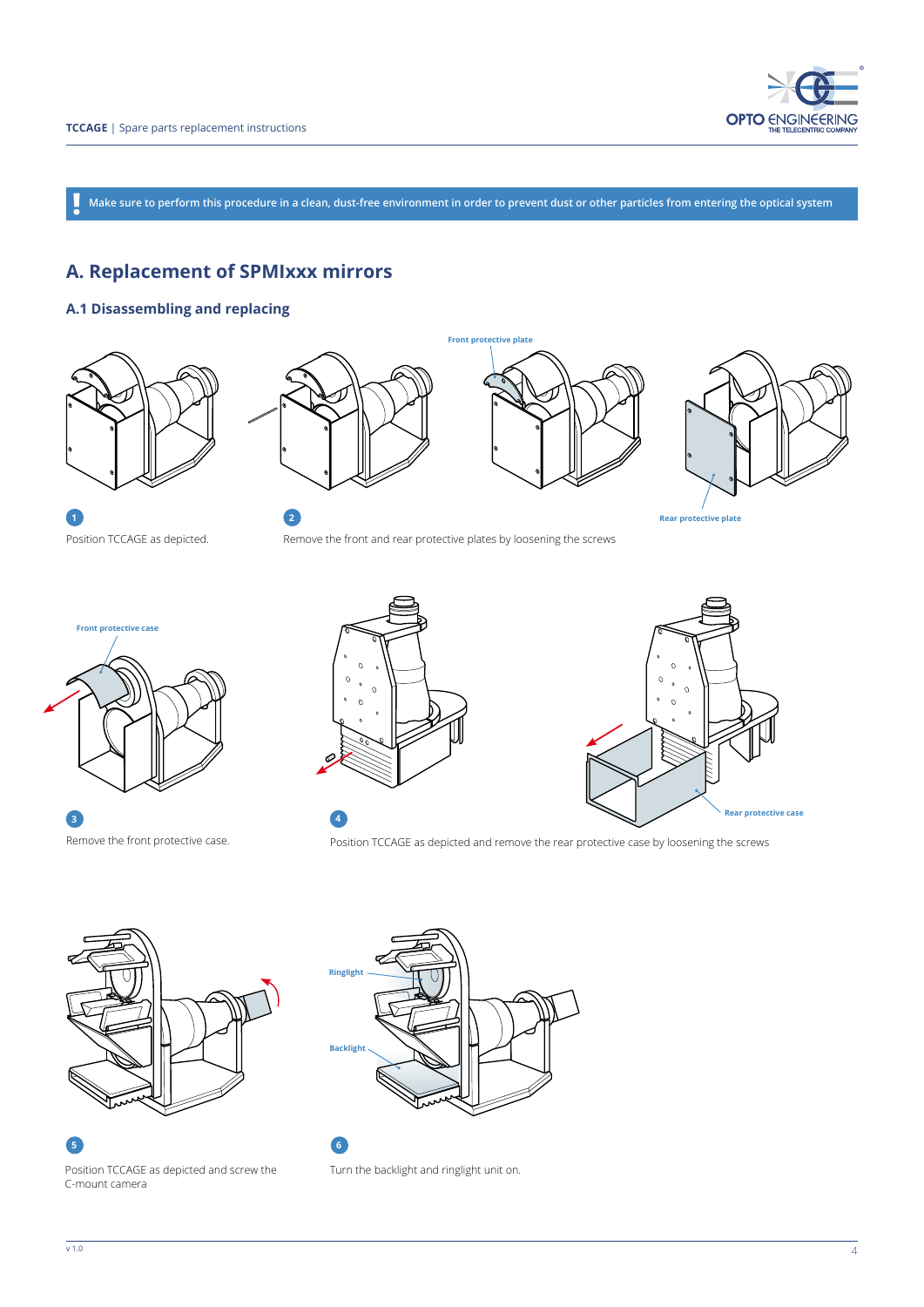#### **TCCAGE** | Spare parts replacement instructions







Verify that the longer side **H** of the four views (formed by the four mirrors) is parallel to the detector short side **h**.

If that is not the case, loosen the clamping mechanics to adjust the angular phase of the telecentric lens. **8**





#### **9**

Rotate the telecentric lens until the longer side **H** of the four views (formed by the four mirrors) is parallel to the detector short side **h**.



#### **TCCAGExx048 - upper plate top view TCCAGExx096 - upper plate top view**

## **10**

Loosen the two mounting screws of the damaged SPMIxxx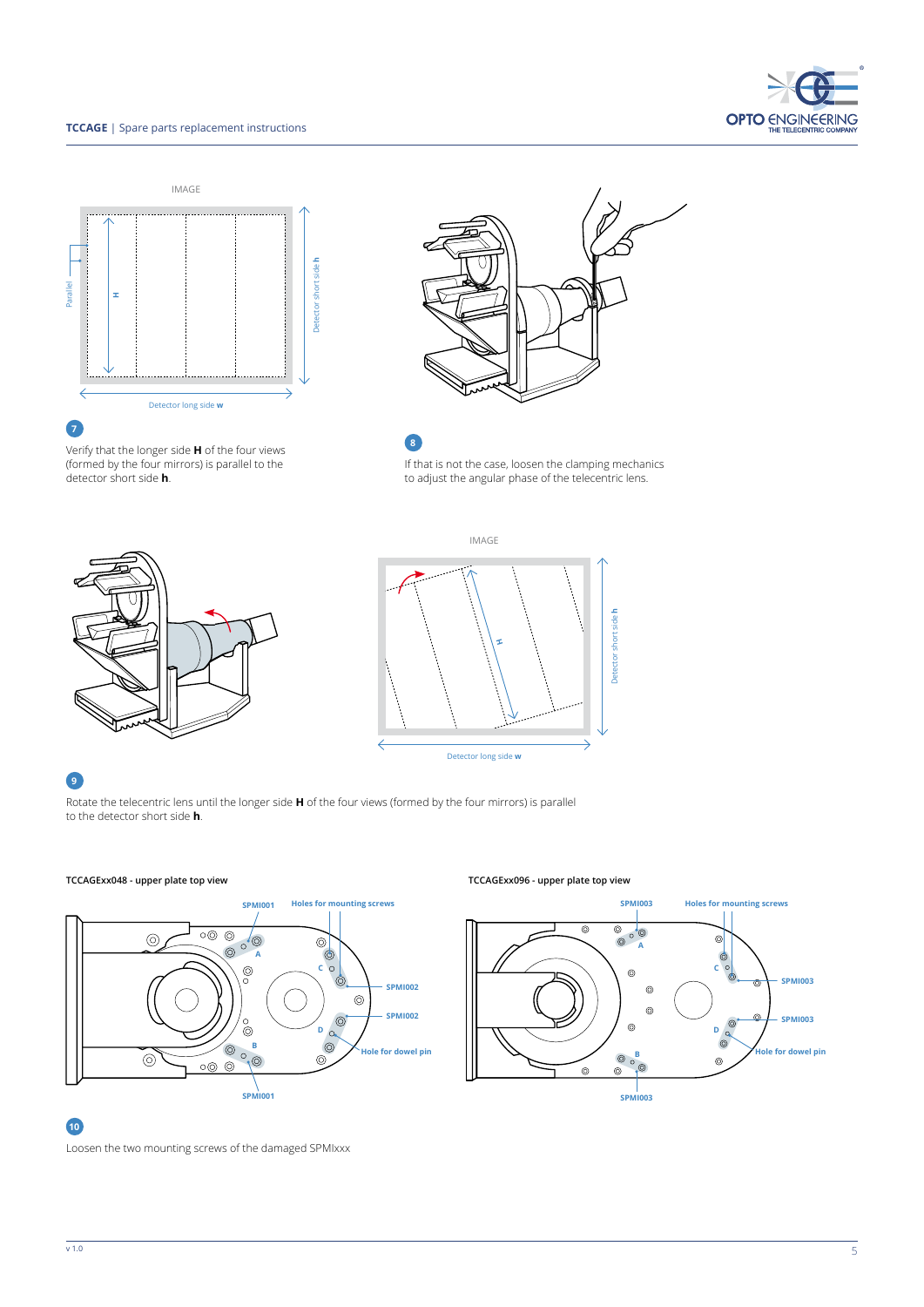#### **TCCAGE** | Spare parts replacement instructions













Pick up the new SPMIxxx and insert the dowel pin Place new SPMIxxx + dowel pin into its hole

Remove the damaged SPMIxxx from the TCCAGE and the dowel pin



#### **14**

Screw the two mounting screws without tightening

#### **A.2 Alignment**



**Calibrated sample CSCAGExxx**

Position TCCAGE as depicted **Insert the calibrated sample CSCAGExxx** from the top hole. Use CSCAGE048 for TCCAGExx048, CSCAGE096 for TCCAGExx096.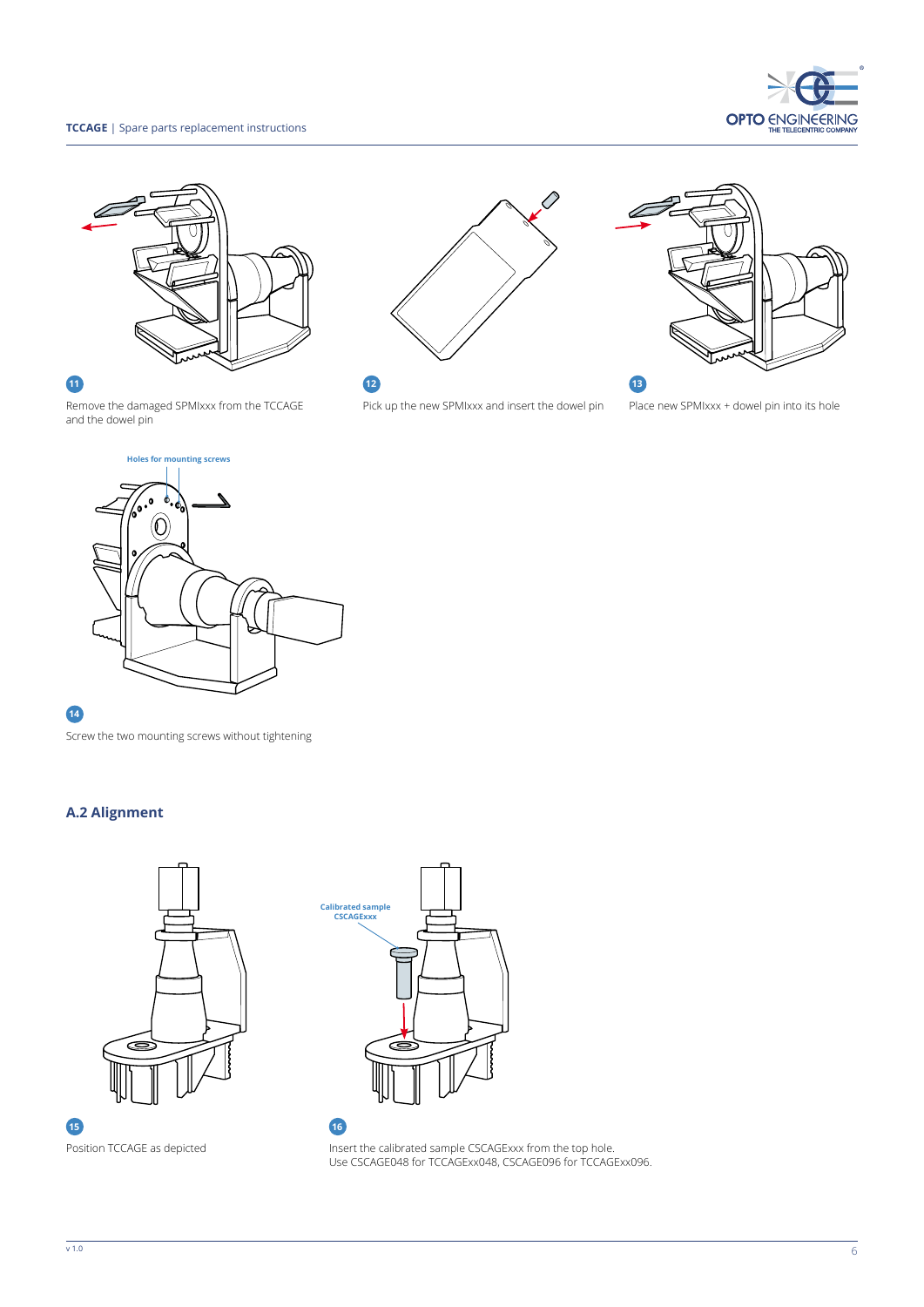

Adjust the orientation of SPMIxxx mirrors in the y-z plane, as prescribed in steps 18 and 19.



#### **18**

First, adjust the orientation of mirrors A and B (which make up the two central views) in the y-z plane by pivoting the mirrors around their dowel pins until both the central views **reach the same width** along the detector long side and tighten the mounting screws



#### Second, adjust the orientation of mirrors C and D (which make up the two lateral views) in the y-z plane by pivoting the mirrors around their dowel pins until both the lateral views **reach the same width** along the detector long side (same width of views A and B) and tighten the mounting screws.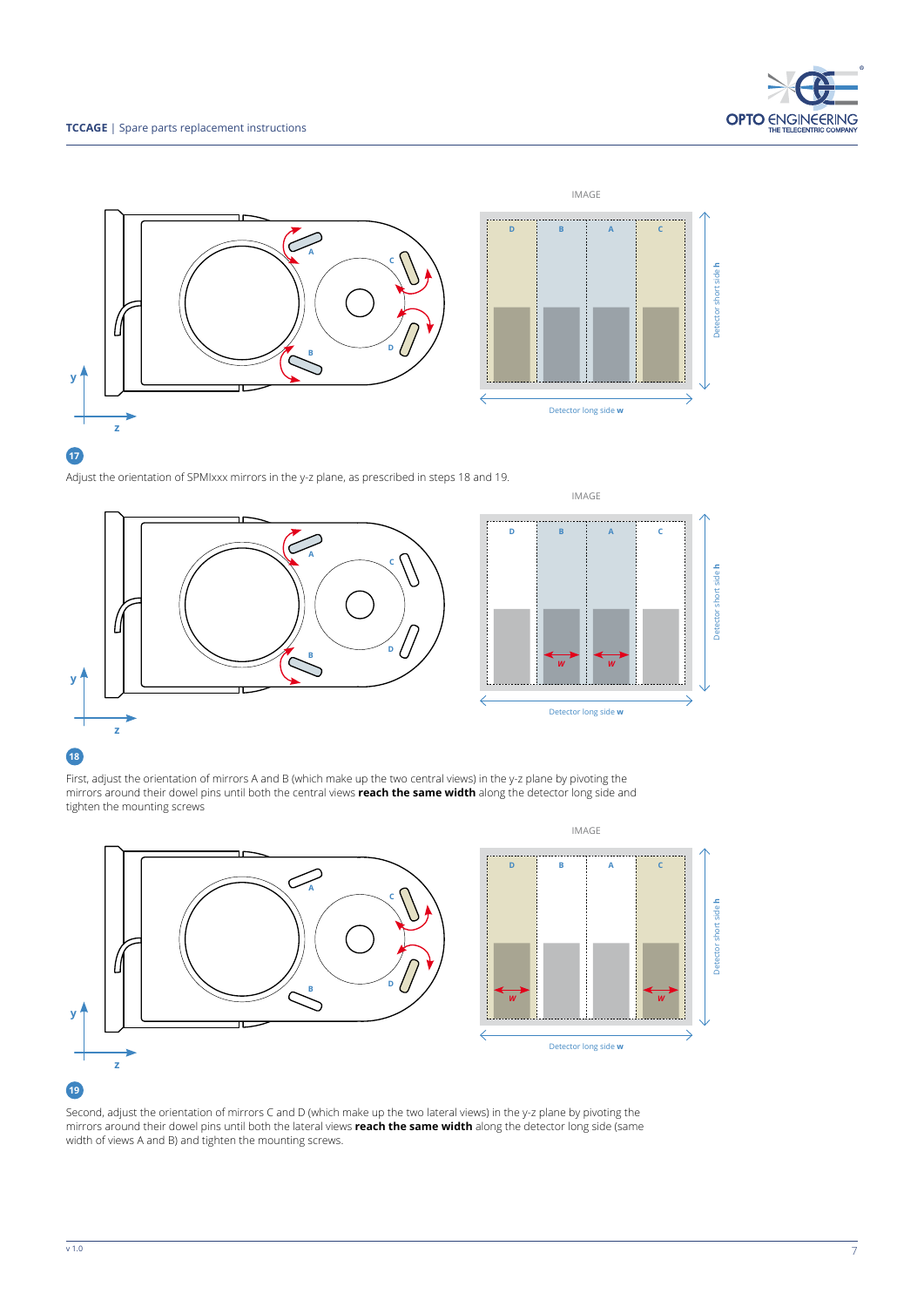





Adjust the tilt of mirrors SPMIxxx A, B, C and D as depicted by untightening the screws until the alignment sample **reaches the same height** in each view. While tilting the mirrors, take care not to misalign them in the y-z plane (see steps 17-19). To adjust the height of each view, place the appropriate number of spacers (not supplied) between the upper plate and the mirror bases. Use commercial shim tape of thickness 0.05 mm (not supplied) and tweezers (not supplied) to position it.



In case the height of the view is too high, position the appropriate number of spacers on the **internal side** of the mirror between the upper plate and the base of the mirror to lower the height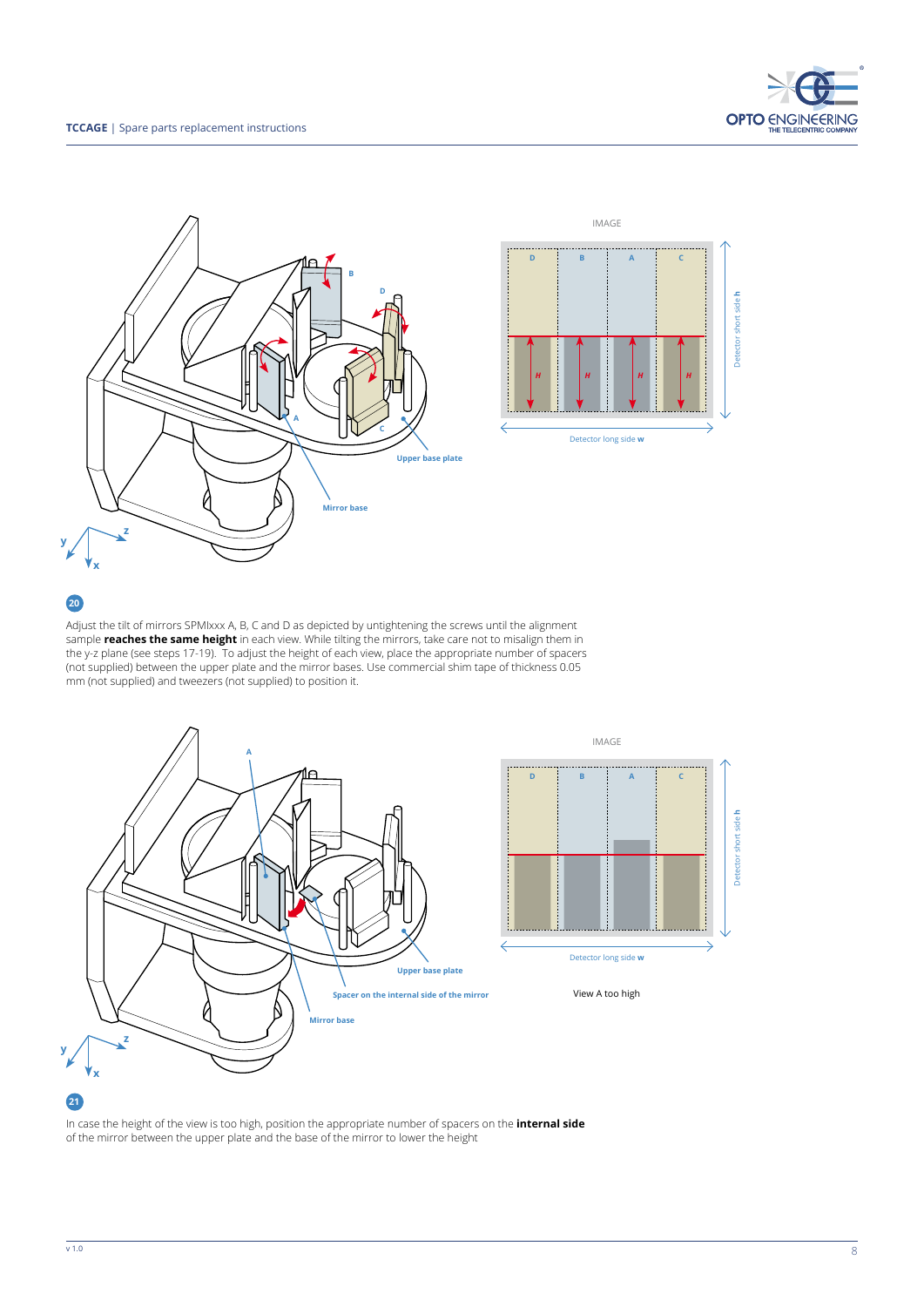



In case the height of the view is too low, position the appropriate number of spacers on the **external side** of the mirror between the upper plate and the base of the mirror to increase the height

#### **A.3 Reassembling**



Position TCCAGE as depicted, insert the rear protective case and lock it in place by tightening the screws







Insert the front protective case into its slit.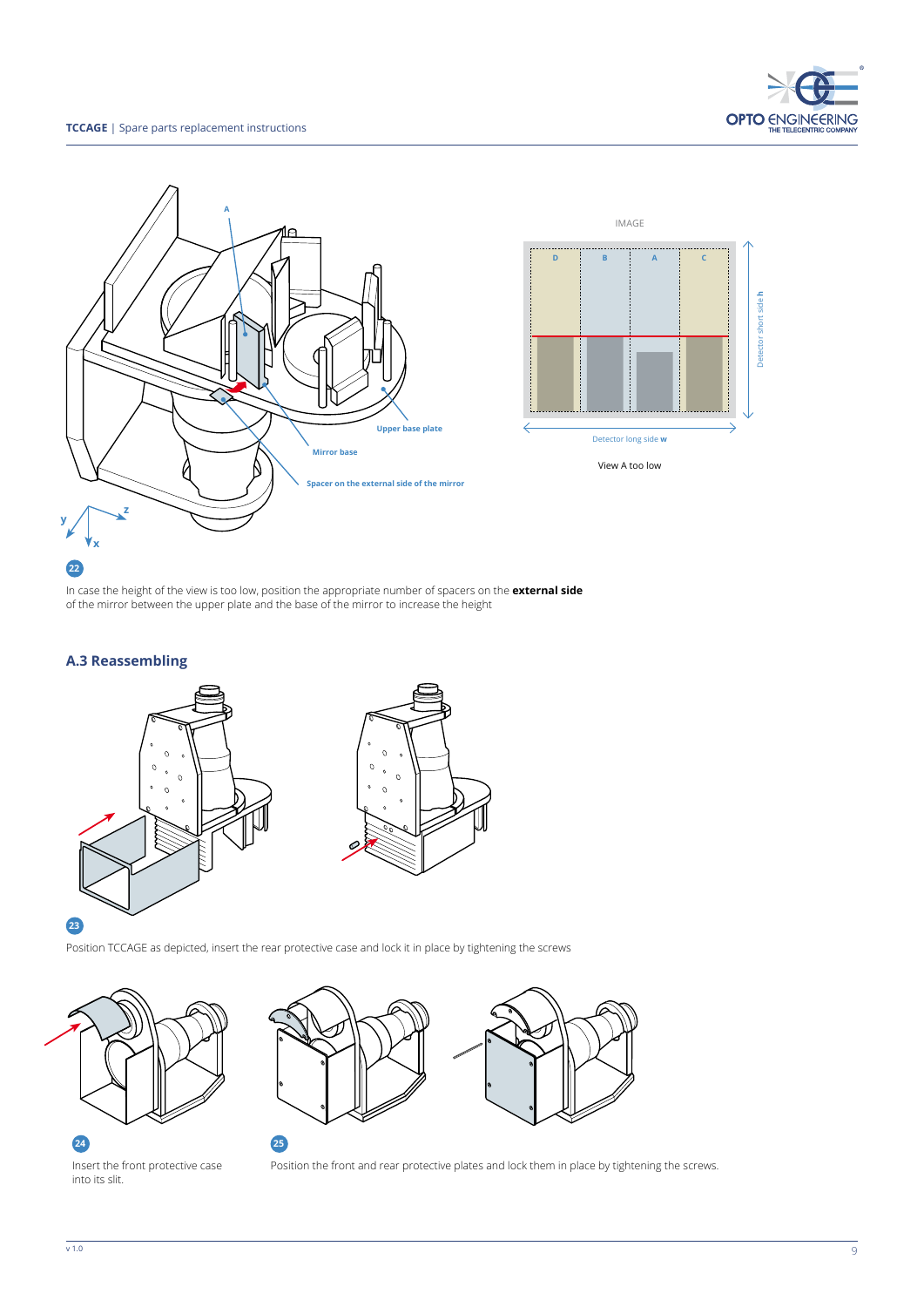

**Make sure to perform this procedure in a clean, dust-free environment in order to prevent dust or other particles from entering the optical system !**

## **B. Replacement of SPPSxxx prisms**

#### **B.1 Disassembling and replacing**









**Rear protective plate**

**Front protective case**



Position TCCAGE as depicted and remove the rear protective

case by loosening the screws

**Rear protective case**



Position TCCAGE as depicted and screw the C-mount camera

Remove the front protective case.

**3 4**



**TCCAGExx048 - upper plate top view TCCAGExx096 - upper plate top view**



#### **6**

Loosen and remove the two mounting screws of the damaged prism SPPSxxx. TCCAGExx096 features an additional protective column which must be removed first by unscrewing the screws.

 $\frac{10}{10}$  v 1.0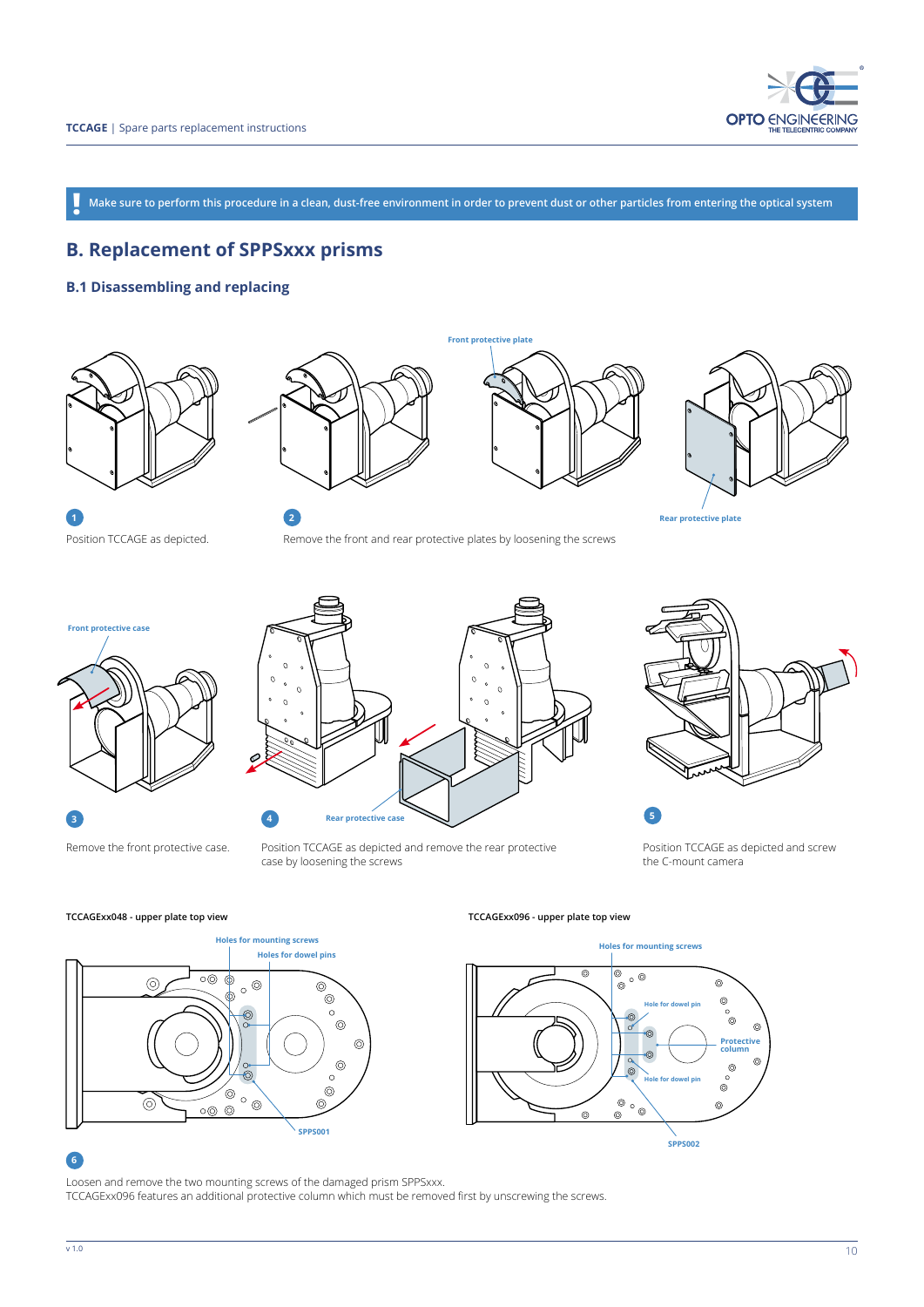



Remove from the TCAGE the damaged SPPSxxx and dowel pins.



Pick up new SPPSxxx and insert the two dowel pins

**7 8 9**



Place new SPPSxxx + dowel pins into their holes



#### **10**

Screw the two mounting screws. After placing SPPSxxx, check the alignment of the four views (formed by the four mirrors); correct if necessary.



Position TCCAGE as depicted and screw the C-mount camera



Turn the backlight and ringlight unit on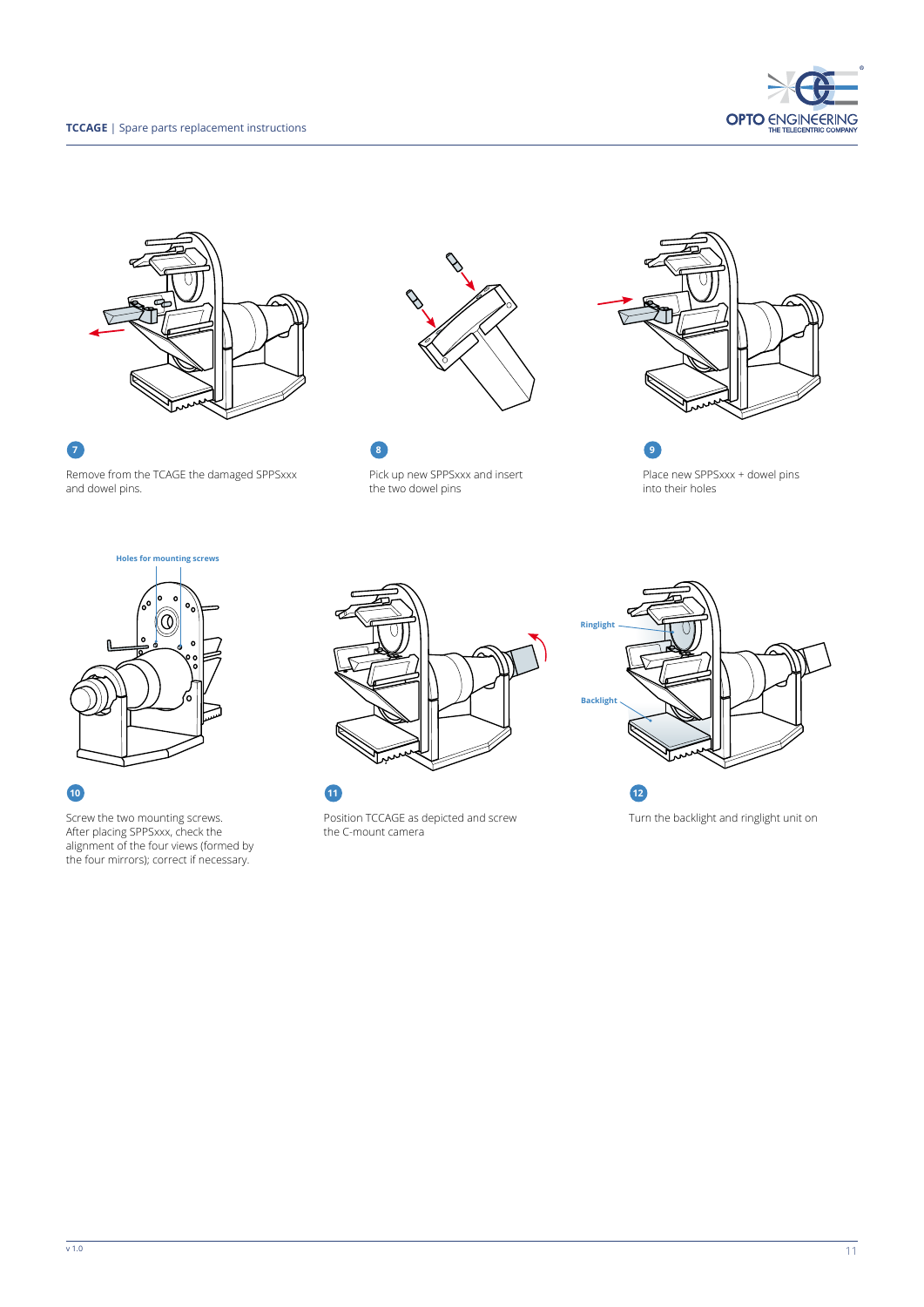





Verify that the longer side **H** of the four views (formed by the four mirrors) is parallel to the detector short side **h**.



If that is not the case, loosen the clamping mechanics to adjust the angular phase of the telecentric lens.

IMAGE





## **14**

Rotate the telecentric lens until the longer side **H** of the four views (formed by the four mirrors) is parallel to the detector short side **h**.

**In case of misalignment of the mirrors, follow instructions from sections A.2 and A.3 to align the mirrors and reassemble the TCCAGE.**